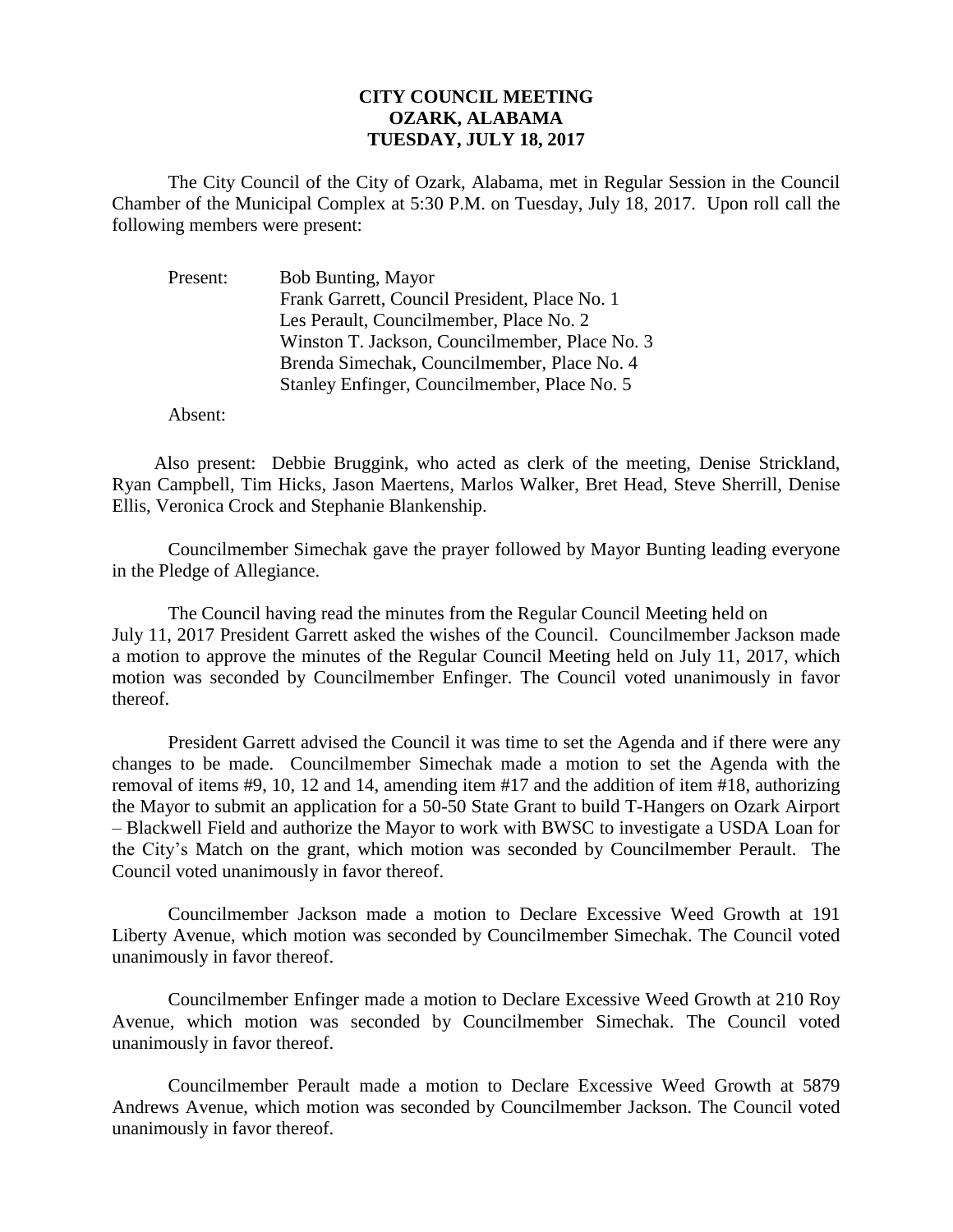Page 2 July 18, 2017

Councilmember Simechak introduced a Resolution Declaring Excessive Weed Growth at 694 Deese Road and Set a Public Hearing for August 15, 2017 at 5:00 PM and moved for its adoption, which motion was seconded by Councilmember Enfinger. The Council voted unanimously in favor thereof.

Councilmember Jackson introduced a Resolution Declaring Excessive Weed Growth at 163 Troy Street and Set a Public Hearing for August 15, 2017 at 5:00 PM and moved for its adoption, which motion was seconded by Councilmember Perault. The Council voted unanimously in favor thereof.

Councilmember Jackson introduced a Resolution Declaring Excessive Weed Growth at 1010 Roy Parker Road and Set a Public Hearing for August 15, 2017 at 5:00 PM and moved for its adoption, which motion was seconded by Councilmember Simechak. The Council voted unanimously in favor thereof.

Councilmember Enfinger introduced a Resolution Declaring Certain Properties with Dangerous Buildings a Public Nuisance at 771 Martin Luther King Avenue and moved for its adoption, which motion was seconded by Councilmember Simechak. The Council voted unanimously in favor thereof.

Councilmember Perault introduced a Resolution Declaring Certain Properties with Dangerous Buildings a Public Nuisance at 1703 Deese Road and moved for its adoption, which motion was seconded by Councilmember Simechak. The Council voted unanimously in favor thereof.

Councilmember Enfinger introduced a Resolution authorizing the Mayor to accept a grant offer in the amount of Three Thousand Thirty Eight Dollars (\$3,038) for airport improvement funding assistance from the State of Alabama Department of Transportation and accept a grant offer in the amount of Fifty Four Thousand Six Hundred Eighty Nine (\$54,689) from the FAA for the purpose of undertaking a project to make improvements at the Blackwell Field Airport, which motion was seconded by Councilmember Perault. The Council voted unanimously in favor thereof.

Councilmember Jackson made a motion to authorized the Mayor to submit an application for a 50-50 State Grant to build T-Hangers on Ozark Airport – Blackwell Field and authorize the Mayor to work with BWSC to investigate a USDA Loan for the City's Match on the grant, which motion was seconded by Councilmember Simechak. The Council voted unanimously in favor thereof.

Councilmember Jackson made a motion to go into Executive Session to discuss Economic Development, which motion was seconded by Councilmember Simechak. The Council voted unanimously in favor thereof.